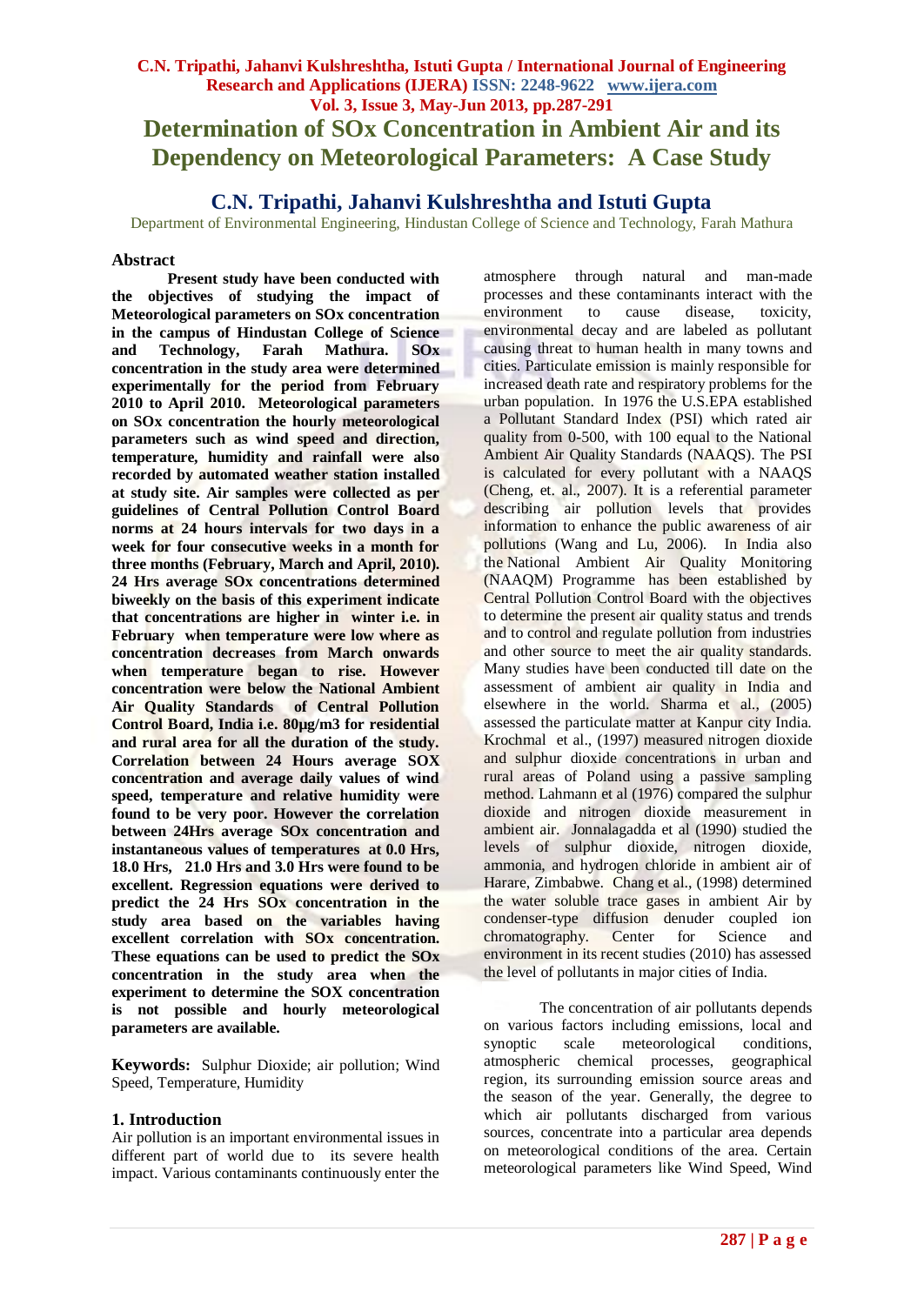Direction, Temperature, Atmospheric Stability, Mixing Height etc. have profound impact on air pollutant dispersion. Present study have been conducted with the objectives of studing the impact of Meteorological parameters on SOx concentration in the campus of Hindustan College of Science and Technology, Farah Mathura. The main source of SOx concentration in the campus is Mathura refinery along with heavy traffic of NH-2. In this context first the SOx concentration in the study area was determined experimentally for the period from February 2010 to April 2010. In order to find the impact of meteorological parameters on SOx concentration the hourly meteorological parameters such as wind speed and direction, temperature, humidity and rainfall were also recorded by automated weather station installed at study site. Detail methodology is discussed in following section.

## **2. Materials and Methods**

## **2.1. The Study Area**

Hindustan College of Science and Technology campus is located near Farah town in Mathura district of Uttar Pradesh, India which is 27 km from Mathura City on Delhi-Agra Highway i.e. NH2. Area is spread across 34 acres land, The campus has a total built up area of 6,00,000 sq. ft. It is bordered by three cities namely Agra, Mathura, Bharatpur and it location is at 27°17'47"N 77°47'11"E. The main source of SOx concentration in HCST campus is Mathura Refinery. Another reason for concentration of sulphur dioxide is due to transport present in nearby Mathura-Delhi Highway.

#### **2.2. Determination of SOX Concentration 2.2.1. The Experiment**

Air samples were collected as per guidelines of Central Pollution Control Board norms at 24 hours intervals for two days in a week for four consecutive weeks in a month for all the four months (i.e. January, February, March and April, 2010) of Winter Season. 'ENVIROTECH High Volume Respirable Dust Sampler, APM 460' together with gaseous attachment APM 411 capable of drawing air at a flow rate of 1 to 1.3 m<sup>3</sup>/ min, with very little pressure drop was used for collection of samples. The instruments were installed on the terraces over a three storage building (about 10 meter above ground) without any obstruction around the instrument. The sampler was placed at a distance of at least 100 m from highways/ roads to avoid inclusion of traffic related emissions. Glass micro-fibre filter papers (GFA sheets, Whatman or equivalent) were used for the collection of RPM and the SPM was collected in a Teflon cup, placed at the base of cyclone separator. Sulphur dioxide from air is absorbed in a solution of potassium tetrachloromercurate (TCM). A dichlorosulphitomercurate complex, which resists oxidation by the oxygen in

the air, is formed. Once formed, this complex is stable of strong oxidants such as ozone and oxides of nitrogen and therefore, the absorber solution is stored for some time prior to analysis. The complex is made to react with pararosaniline and formaldehyde to form the intensely colored pararosaniline methylsulphonic acid. The absorbance of the solution is measured by means of a suitable double beam spectrophotometer. Special grades of Glass Microfibre filters like Whatman EPM2000 which have a controlled and a low known concentration of metals like Iron, Zinc, Cadmium, Lead, Arsenic, Nickel, etc. were used to collect the sample.

## **2.2.2. Calculations of SOx Concentration**

Conversion of the volume of air sampled to the volume at the reference conditions of  $25\degree C$  and 760mm:

$$
Vr = V (P/760) [298/(t+273)]
$$

 $Vr - Volume of air at 25°C$  and 760 mm Hg, litres

V – Volume of air sampled, litres

P – Barometric pressure, mm Hg

 $t$  – Temperature of air sampled,  ${}^{\circ}C$ 

When sulphite solutions are used to prepare calibration curves, the concentration of sulphur dioxide, C, in micrograms per cubic meter, in the sample were computed as follows:

$$
C = (A-A0)(103)(B)(D)/Vr
$$

Where:

Where:

A – Sample Absorbance

 $A_0$  – Reagent blank absorbance

10³ - Conversion of litres to cubic meters

 Vr – Volume of air corrected to 25°C and 760 mm Hg, litres

 $B -$ Calibration factor,  $\mu$ g/absorbance unit

D – Dilution factor

$$
C (SO2 \mu g/m^3) = (A-A_0) \times 10^3 \times B/V
$$

Where:

 A – Sample absorbance  $A_0$  – Reagent blank absorbance

 $10<sup>3</sup>$  – Conversion litres to cubic meters

B – Calibration factor, µg/absorbance

V – Volume of air sampled in litres

If desired, the concentration of sulphur dioxide may

be calculated as parts per million of sulphur dioxide at reference conditions as follows:

ppm  $SO_2 = \mu g SO_2/m^3 \times 3.82 \times 10^{-4}$ 

## **2.3. Meteorological Observations**

Hourly recording of Wind speed, Wind direction, temperature, humidity and rainfall were made by the automatic weather station installed in the campus for the duration of the study period.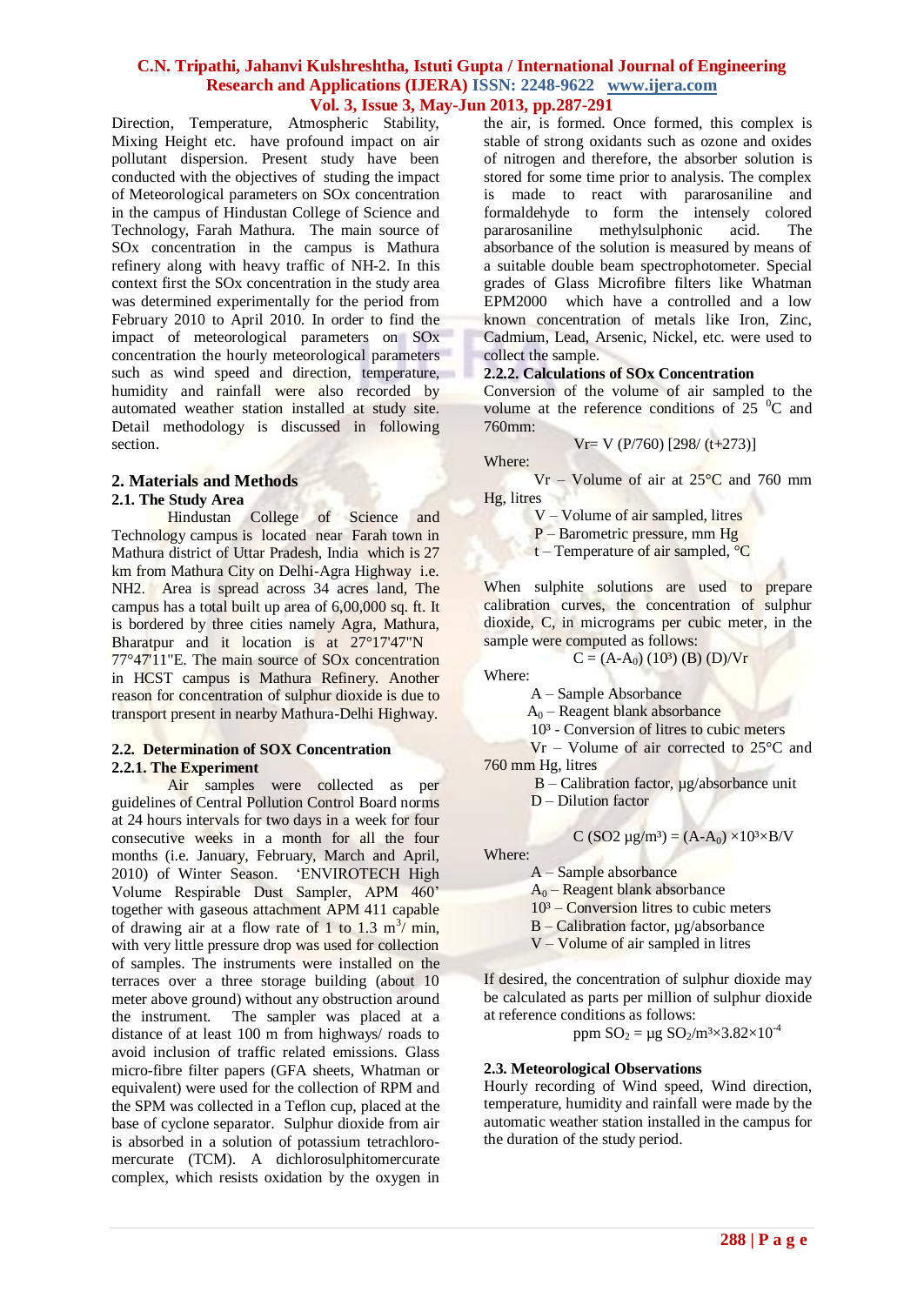#### **2.4. Assessing the Dependency of SOX Concentration on Meteorological Parameters.**

24 Hrs average daily meteorological parameters were calculated by taking the average of hourly recorded values. Correlation coefficients were calculated between 24 Hrs average SOx concentration and (i) average daily meteorological parameters namely wind speed, temperature and relative humidity on the same day (i) average meteorological parameters one day before the SOx measurement and (iii) two day before the SOx measurement. In addition correlation was also calculated between daily SOX concentration and instantaneous meteorological parameters at every three hour intervals beginning at 0.0 Hrs. The regression equations were fitted between SOx concentration and those meteorological parameters either average or instantaneous having excellent

correlations with SOX. Our findings on this aspects is discussed in the following section.

## **3. Results and Discussions**

## **3.1. Assessment of SOx Concentration**

24 Hrs average SOx concentrations determined biweekly on the basis of experiment performed and calculations as discussed in previous section for the period from February 2010 to April 2010 are shown in Figure 1. Results indicate that concentrations are higher in winter i.e. in February when temperature were low where as concentration decreases from March onwards when temperature began to rise. However concentration were below the National Ambient Air Quality Standards of Central Pollution Control Board, India i.e. 80µg/m3 for residential and rural area.



**Figure 1: Variation in SOx concentration in the study area**

The main source of SOx concentration in HCST campus is Mathura Refinery. Another reason for concentration of Sulphur dioxide is due to transport present in nearby Mathura-Delhi Highway. High transport emitting various pollutants which also containing  $SO_2$  at causing dispersion in the atmosphere. This leads to high concentration of

#### $SO<sub>2</sub>$  in atmosphere of college campus.<br>3.2. Assessing Dependency **Dependency of SOx Concentration on Meteorological Parameters**

Correlations between 24 Hrs average SOx concentration and average daily wind speed on the same day, one day before and two day before the SOx measurement were found to be very poor (less than 0.1) and therefore not considered further for the study. Same was the case with average daily temperature on the same day, one day before and two day before the SOx measurement where correlation were also very less (i.e. less than 0.3). A better correlation were obtained with the average daily humidity and the values were 0.60, 0.59 and 0.64 for same day, one day before and two day before the SOx measurement respectively. However non of these average daily meteorological parameters show a significant correlation with the measured SOx concentration in order to be

considered as a predictor variable of SOx concentration.

Correlation between 24Hrs average SOx concentration and instantaneous values of wind speed and relative humidity beginning at 0.0 Hrs were also found insignificant (Table 1) and were not considered further as predictor variables.<br>However correlations with instantaneous However correlations with instantaneous temperature and 24 Hrs average SOx concentration were found to be excellent (Table 1). Though all the values of correlation coefficients are found as good as to be considered as predictor variable but those which have shown excellent correlations are further considered for deriving a regression equation to predict the SOx concentration. These are temperature values at 0.0 Hrs, 18.0 Hrs, 21.0 Hrs and 3.0 Hrs (Table 1). Therefore these values were used as predictor variables individually and regression equation were derived to predict the 24 Hrs SOx concentration in the study area which is shown in Figure 2. Any of the regression equation (particularly the one at 0.0 Hrs and other at 18.00 Hrs) shown in figure 2 can be used to predict the SOx concentration in the study area when the experiment to determine the SOX concentration is not possible and hourly meteorological parameters are available.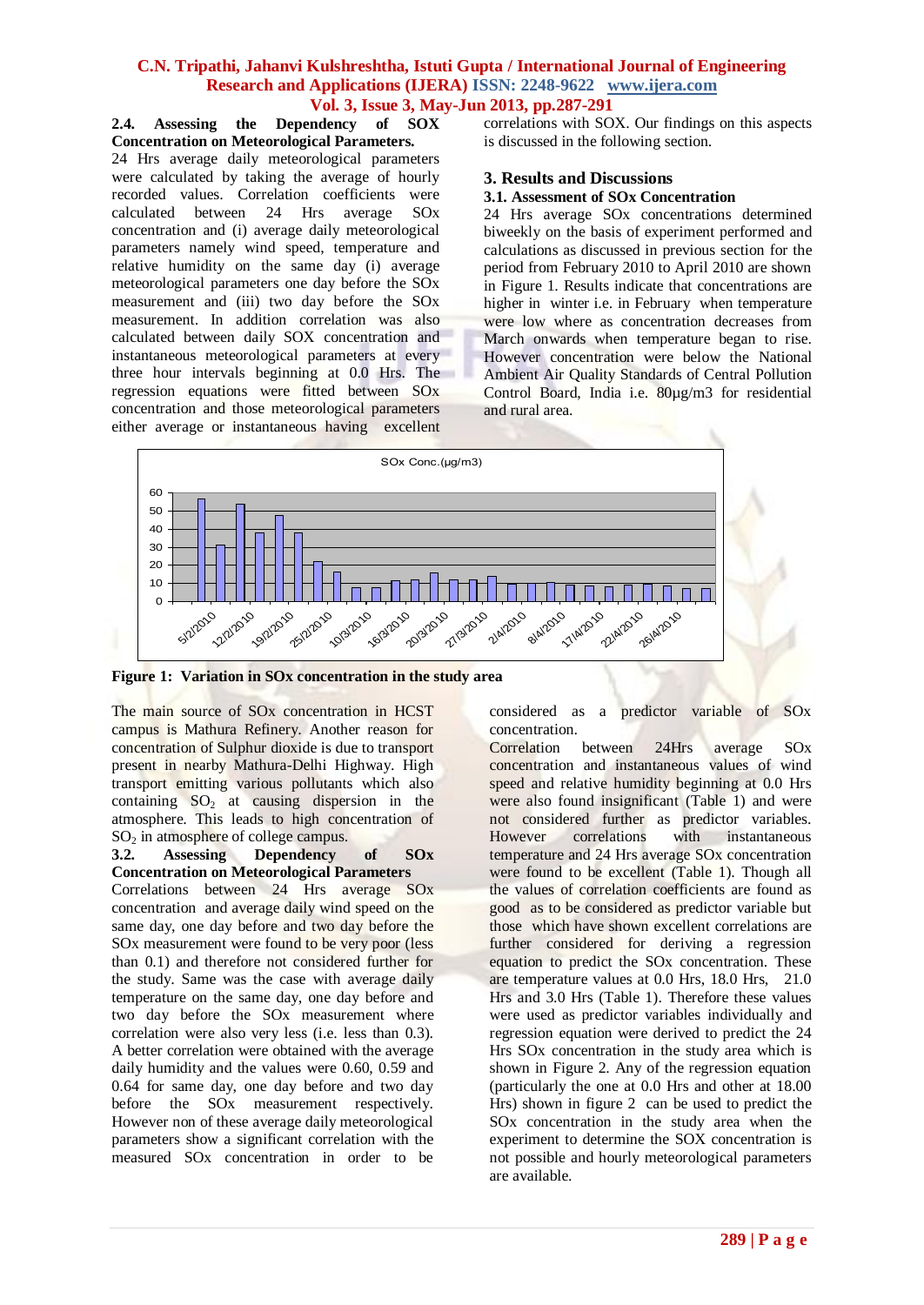## **Table 1: Correlation Coefficient between Instantaneous Temperature and 24 Hrs Average SOx Concentration in the Study Area**.

|                                                                                                                        | <b>Time of Weather Record</b> |           |           |           |           |            |           |            |
|------------------------------------------------------------------------------------------------------------------------|-------------------------------|-----------|-----------|-----------|-----------|------------|-----------|------------|
|                                                                                                                        | $0.0$ Hrs                     | $3.0$ Hrs | $6.0$ Hrs | $9.0$ Hrs | 12.0 Hrs  | $15.0$ Hrs | 18.0 Hrs  | $21.0$ Hrs |
| Correlation Between<br>$24$ Hrs<br>average SO <sub>x</sub> Concentration and<br><b>Instantaneous Wind Speed</b>        | $-.178$                       | $-0.0491$ | $-1959$   | $-.1129$  | 0.0991    | 0.0672     | 0.0492    | $-0.105$   |
| Correlation Between<br>$24$ Hrs<br>average SO <sub>x</sub> Concentration and<br><b>Instantaneous Temperature</b>       | $-.826$                       | $-0.7822$ | $-.6494$  | $-.7066$  | $-0.7192$ | $-0.7516$  | $-0.8018$ | 0.7903     |
| Correlation Between<br>$24$ Hrs<br>average SO <sub>x</sub> Concentration and<br><b>Instantaneous Relative Humidity</b> | 0.601                         | 0.6464    | 0.4292    | 0.6264    | 0.6026    | 0.6939     | 0.7187    | 0.7905     |



**Figure 2: Relation Between Instantaneous Temperature and 24 Hrs Average SOx Concentration in the Study Area.**